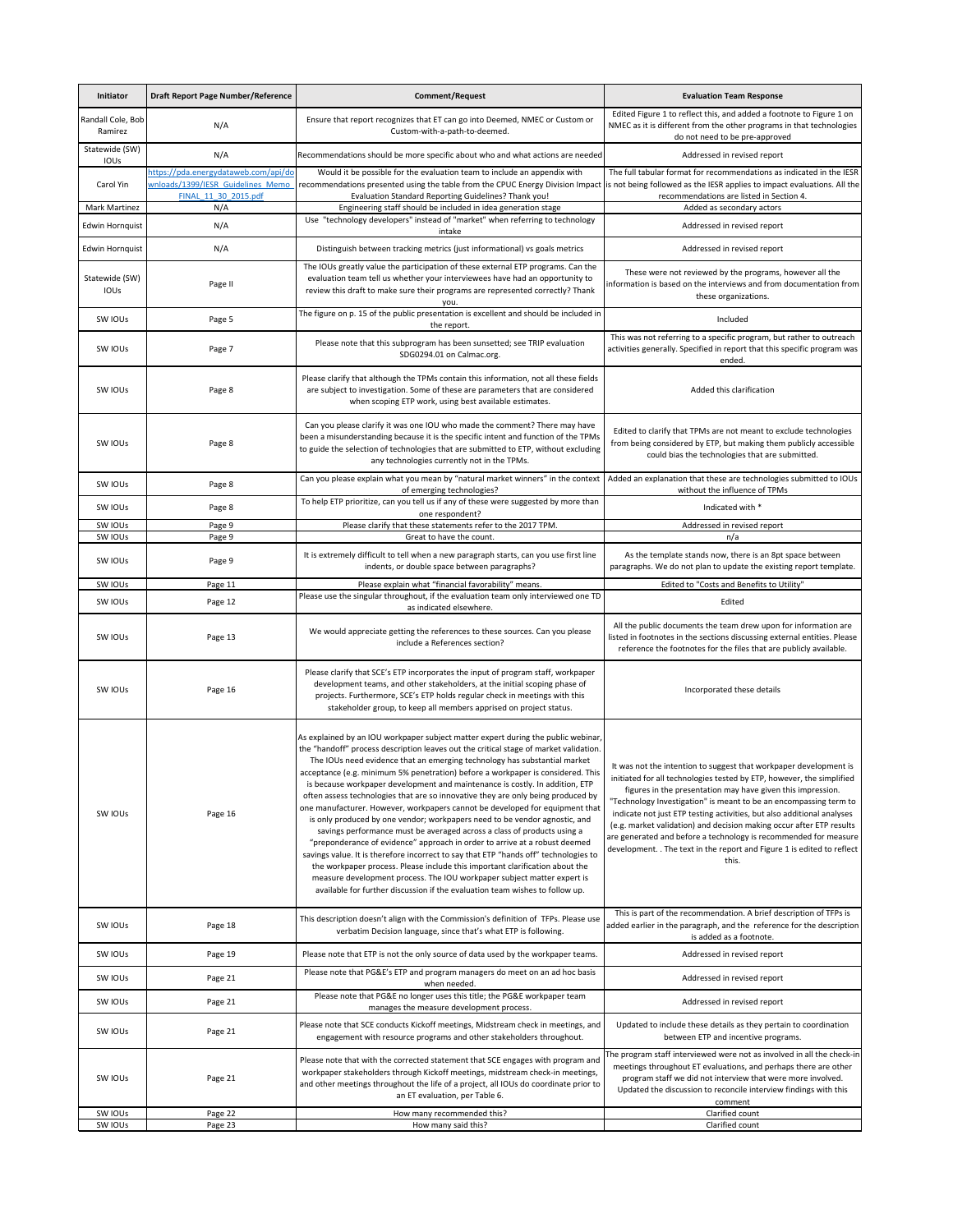| SW IOUs | Page 23 | Please clarify that ETP may not know, because the CPUC determines the savings<br>framework, and for truly innovative measures, there is no precedent to work with<br>(see CPUC proposal and stakeholder discussion about Home Energy Reports, which                                                                                                                                                                                                                                                                                                                                                                                                                                                                                                                                                                                                                                                                                                                                                                                                                                                                                                                                                                                                                                       | Addressed in revised report                                                                                                                                                                                                                                                                                                                                                                                                                                                                        |
|---------|---------|-------------------------------------------------------------------------------------------------------------------------------------------------------------------------------------------------------------------------------------------------------------------------------------------------------------------------------------------------------------------------------------------------------------------------------------------------------------------------------------------------------------------------------------------------------------------------------------------------------------------------------------------------------------------------------------------------------------------------------------------------------------------------------------------------------------------------------------------------------------------------------------------------------------------------------------------------------------------------------------------------------------------------------------------------------------------------------------------------------------------------------------------------------------------------------------------------------------------------------------------------------------------------------------------|----------------------------------------------------------------------------------------------------------------------------------------------------------------------------------------------------------------------------------------------------------------------------------------------------------------------------------------------------------------------------------------------------------------------------------------------------------------------------------------------------|
| SW IOUs | Page 26 | used a behavioral measure).<br>From SCE C&S: Going forward under the new "Statewide" framework, this work is                                                                                                                                                                                                                                                                                                                                                                                                                                                                                                                                                                                                                                                                                                                                                                                                                                                                                                                                                                                                                                                                                                                                                                              | Addressed in revised report                                                                                                                                                                                                                                                                                                                                                                                                                                                                        |
| SW IOUS | Page 26 | largely done by 3P Implementers"<br>From SCE C&S: This needs a lot of unpacking. First, this assumes that a measure is<br>handed off like a baton in a relay race when in reality, there are many parts and<br>pieces to an ETP evaluation and many parts and pieces to the development of a<br>CASE report. Second, there are many intersections where these parts and pieces<br>are coordinated between ETP and C&S. Much of this is informally done. Thirdly, in<br>many situations, the same SME that is working on the ETP project are supporting a<br>CASE study in similar areas. Fourth, there are many ETP/C&S/EM&T (Emerging<br>Markets and Technology) projects that are jointly funded and, in many cases,<br>coordinated with SCE's lab. Also, a single measure such as a VCHP (Variable<br>Capacity Heat Pump) has been a focus of ETP, C&S, EM&T, lab testing and EE<br>programs for many years as various aspects of VCHP performance, installation<br>practices, operating practices, etc., are tested, modeled, and verified. There is no<br>real "hand-off." Fifth, this handoff is not always linear. In the case of the VCHP<br>example, ETP and C&S funded a field test and results of the field test were used to<br>develop work papers for EE incentive program. | This is useful context and great detail. Some of these points are<br>already covered in the final paragraph of this section. The text has<br>also been modified to reflect that handoff is not linear and better<br>resembles collaboration on projects and deliverables.                                                                                                                                                                                                                          |
| SW IOUs | Page 26 | From SCE C&S: This is one utility's perspective and not SCE's. SCE has been and is<br>organized to have ETP, EM&T and C&S work closely together that fosters<br>coordination, communication, and mutual development of projects, strategies,<br>approaches, test methods, savings calculations, DR capabilities, etc.                                                                                                                                                                                                                                                                                                                                                                                                                                                                                                                                                                                                                                                                                                                                                                                                                                                                                                                                                                     | These points are included in the last paragraph of this section.                                                                                                                                                                                                                                                                                                                                                                                                                                   |
| SW IOUs | Page 26 | From SCE C&S: There may also be unreasonable expectations. For example, if ETP<br>is to support the entire EE portfolio, and assuming that C&S addresses primarily<br>new construction, ETP should only devote 1% of its efforts to C&S since in any given<br>year, new buildings are 1% of the entire building inventory. Also, another<br>misconception is regarding HVAC systems. ETP does a lot of work with advanced<br>HVAC (VCHP included), but much of it is regulated by the US DOE which has a long<br>6-year plus cycle of updates. The DOE HVAC test requirements are generally<br>administered by HVAC manufacturer's organizations that would prefer the same<br>standards to be applied everywhere in the country to minimize a proliferation of<br>products to suit each area of the country. As a result, the test procedures for<br>federal regulations have been ill-suited to California and cannot be surpassed by<br>California's building standards. Therefore, many of the climate-optimized HVAC<br>systems that ETP is involved in cannot go into code, but is vitally important for EE<br>incentive programs.                                                                                                                                                  | This is useful context, and the evaluation team agrees that ETP should<br>not be expected to spend a disproportionate amount of effort to<br>support C&S. The recommendations regarding ETP-C&S coordination<br>do not contradict the sentiment from this comment.                                                                                                                                                                                                                                 |
| SW IOUS | Page 28 | Why is ETCC mentioned under External ETPs?                                                                                                                                                                                                                                                                                                                                                                                                                                                                                                                                                                                                                                                                                                                                                                                                                                                                                                                                                                                                                                                                                                                                                                                                                                                | ETCC is mentioned because they collaborate with one of the external<br>ETP groups interviewed.                                                                                                                                                                                                                                                                                                                                                                                                     |
| SW IOUs | Page 30 | Can you please report on the IOU responses to Q29 : "Are there opportunities for<br>technology developers and TDAs to provide additional support, particularly with<br>research tasks, data collection, and any other tasks supporting workpaper<br>development?" In other words, did the IOUs report any needs that were not being<br>met with their existing resources?                                                                                                                                                                                                                                                                                                                                                                                                                                                                                                                                                                                                                                                                                                                                                                                                                                                                                                                 | While IOUs did not mention specific aspects that they needed<br>additional resources for, they noted that existing external<br>collaborations have been beneficial and that they are open to<br>additional collaboration from TDAs. Added this context to 3.3.1                                                                                                                                                                                                                                    |
| SW IOUs | Page 30 | It is interesting that some TDAs and TDs are *not* unclear on the scope of ETP's<br>interests. Was there anything that would explain why some were and some were<br>not clear?                                                                                                                                                                                                                                                                                                                                                                                                                                                                                                                                                                                                                                                                                                                                                                                                                                                                                                                                                                                                                                                                                                            | TDAs that worked closely with ETP on technology investigations have<br>a good understanding of scope, but organizations that fund<br>technology research and are not as involved in ETP projects have less<br>clarity                                                                                                                                                                                                                                                                              |
| SW IOUs | Page 30 | Can you please provide more information on what research is repeated? The CEC is<br>an ETCC member and is at every single ETCC meeting and collaboration call at<br>which research is coordinated. Energy Division staff have personally attended these<br>collaboration calls and can attest that the CEC has been at these coordination<br>meetings.                                                                                                                                                                                                                                                                                                                                                                                                                                                                                                                                                                                                                                                                                                                                                                                                                                                                                                                                    | No specific projects were mentioned by interviewer since it was more<br>of a general concern; reworded to clarify                                                                                                                                                                                                                                                                                                                                                                                  |
| SW IOUS | Page 31 | What do you mean "projects funded by CPUC budgets"?                                                                                                                                                                                                                                                                                                                                                                                                                                                                                                                                                                                                                                                                                                                                                                                                                                                                                                                                                                                                                                                                                                                                                                                                                                       | Removed reference to CPUC and clarified the interviewee was<br>referring to ETP                                                                                                                                                                                                                                                                                                                                                                                                                    |
| SW IOUs | Page 31 | Please clarify: which CEC staff are you interviewing? The IOU EPIC program is<br>different from ETP, and is not intended to assess energy efficiency technologies for<br>customer programs. If you've been interviewing the CEC staff who are involved<br>with the IOU EPIC projects, these staff do not deal with ETP and are not appropriate<br>interviewees for this study.                                                                                                                                                                                                                                                                                                                                                                                                                                                                                                                                                                                                                                                                                                                                                                                                                                                                                                            | The evaluation team is aware of the difference between ETP and the<br>IOU EPIC programs. We interviewed CEC staff that oversee CEC EPIC<br>projects in the CEC's R&D Division.                                                                                                                                                                                                                                                                                                                     |
| SW IOUS | Page 31 | Sufficient for the TDAs to do what?                                                                                                                                                                                                                                                                                                                                                                                                                                                                                                                                                                                                                                                                                                                                                                                                                                                                                                                                                                                                                                                                                                                                                                                                                                                       | For TDAs to have sufficient understanding into IOU processes and<br>outcomes, which supports collaboration and research coordination<br>efforts.                                                                                                                                                                                                                                                                                                                                                   |
| SW IOUS | Page 31 | Please explain what you mean by "different jurisdictions." Different IOU service<br>territories? Different states entirely?                                                                                                                                                                                                                                                                                                                                                                                                                                                                                                                                                                                                                                                                                                                                                                                                                                                                                                                                                                                                                                                                                                                                                               | Both; edited                                                                                                                                                                                                                                                                                                                                                                                                                                                                                       |
| SW IOUs | Page 31 | Where any small businesses driven into bankruptcy? If not, please add "though this<br>has not been known to happen." Also, which IOU are they talking about? Please<br>also note that payment cycles are determined not by ETP or the EE programs, but<br>by utility Accounts Payable policies.                                                                                                                                                                                                                                                                                                                                                                                                                                                                                                                                                                                                                                                                                                                                                                                                                                                                                                                                                                                           | This has not been known to happen; clarified in report. Added a<br>footnote that states that the interviewee reported this challenge for<br>all IOUs, but mentioned SCE in particular. While there were no<br>official recommendations developed based on this finding since it<br>was only reported on by a single interviewee, a related suggestion is<br>outlined in Appendix E and has been edited to recognize that ETP and<br>EE program staff are not responsible for contracting policies. |
| SW IOUS | Page 31 | What kind of feedback? Contracting feedback?                                                                                                                                                                                                                                                                                                                                                                                                                                                                                                                                                                                                                                                                                                                                                                                                                                                                                                                                                                                                                                                                                                                                                                                                                                              | General feedback on interaction with IOUs                                                                                                                                                                                                                                                                                                                                                                                                                                                          |
| SW IOUs | Page 32 | This section is very confusing. Can the evaluators please provide a table listing all<br>Business Plan metrics verbatim, and refer to them during the narrative using their<br>number? The ETP Metrics are numbered using "ETP-M" and the ETP tracking<br>metrics which were not intended to have targets are numbered using "ETP-T".                                                                                                                                                                                                                                                                                                                                                                                                                                                                                                                                                                                                                                                                                                                                                                                                                                                                                                                                                     | Edited to reference metrics with their number as listed in Appendix A<br>of Decision 18-05-041. Provided a link to this document in the<br>footnote and also included the table in Appendix E of this report.                                                                                                                                                                                                                                                                                      |
| SW IOUS | Page 32 | Please cite the metrics verbatim so that the reader can see that the metrics track<br>an association, but not a causal relationship. For this reason, and the fact that the<br>outcome of these metrics is beyond ETP's control, these are not "handoff" metrics.                                                                                                                                                                                                                                                                                                                                                                                                                                                                                                                                                                                                                                                                                                                                                                                                                                                                                                                                                                                                                         | The interview question asked if any metrics indicating the<br>effectiveness of the handoff are consistently tracked (examples could<br>include those listed in SCE Business Plan, Appendix K).                                                                                                                                                                                                                                                                                                     |
| SW IOUs | Page 32 | Reviewed by whom at the CPUC?                                                                                                                                                                                                                                                                                                                                                                                                                                                                                                                                                                                                                                                                                                                                                                                                                                                                                                                                                                                                                                                                                                                                                                                                                                                             | Ex ante team; edited in report                                                                                                                                                                                                                                                                                                                                                                                                                                                                     |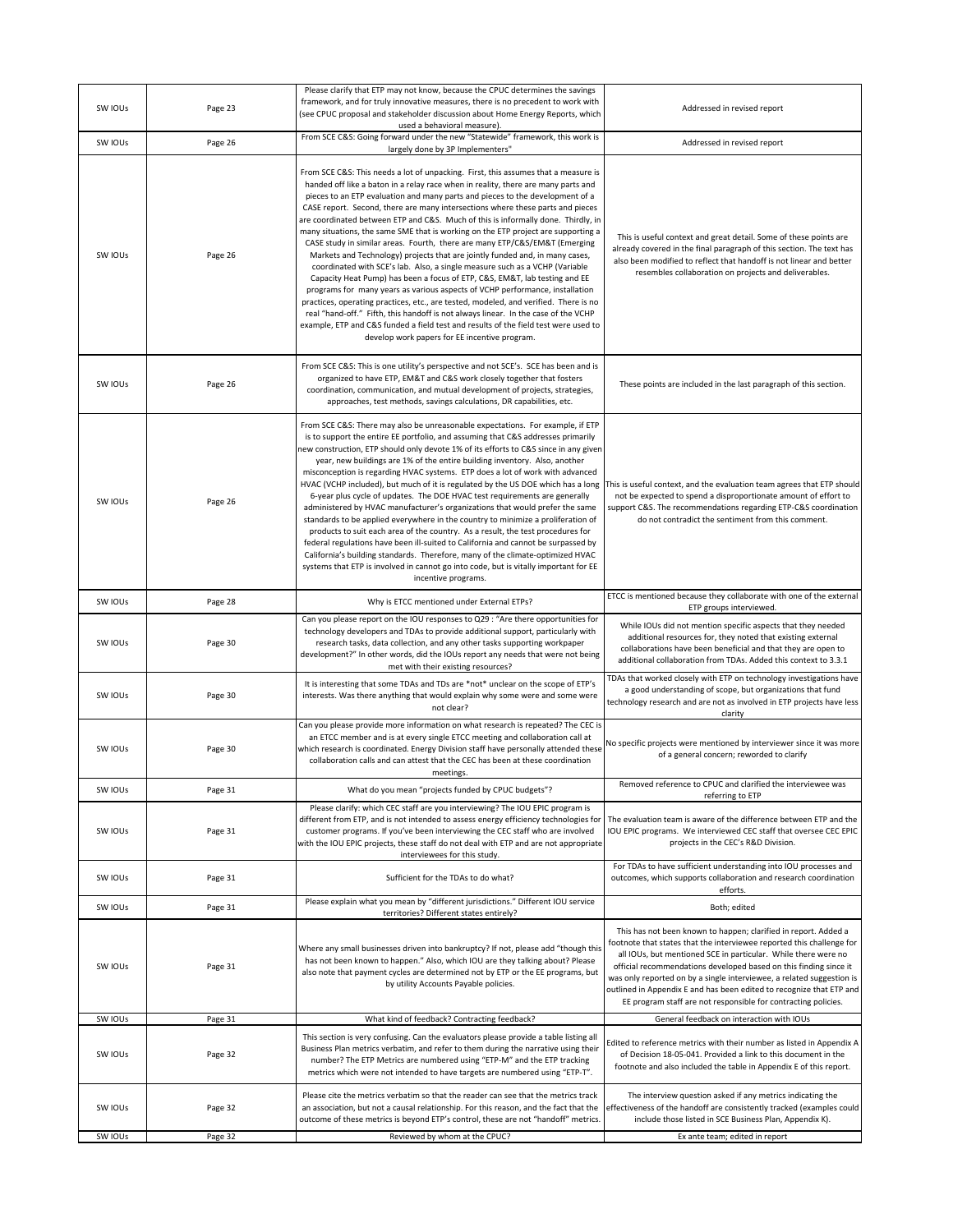| SW IOUs | Page 32 | Please correct this statement. ETP is not required to start tracking these "ETP-T"<br>metrics until the ED Consultants develop a calculation methodology, so ETP has not<br>begun to track these at all.                                                                                                                                                                                                                                                                                                                                                                                                                                                                                                                                                                                                                                                                                                                                                                                                                                                             | Edited                                                                                                                                                                                                                                                                                                                                                                                                                                            |
|---------|---------|----------------------------------------------------------------------------------------------------------------------------------------------------------------------------------------------------------------------------------------------------------------------------------------------------------------------------------------------------------------------------------------------------------------------------------------------------------------------------------------------------------------------------------------------------------------------------------------------------------------------------------------------------------------------------------------------------------------------------------------------------------------------------------------------------------------------------------------------------------------------------------------------------------------------------------------------------------------------------------------------------------------------------------------------------------------------|---------------------------------------------------------------------------------------------------------------------------------------------------------------------------------------------------------------------------------------------------------------------------------------------------------------------------------------------------------------------------------------------------------------------------------------------------|
| SW IOUS | Page 33 | Can you please list these metrics verbatim? Your reference is not clear because ETP Referred these metrics using the official metric numbers (ETP-T, ETP-<br>doesn't call any of the Business Plan metrics "handoff" metrics.                                                                                                                                                                                                                                                                                                                                                                                                                                                                                                                                                                                                                                                                                                                                                                                                                                        | M).                                                                                                                                                                                                                                                                                                                                                                                                                                               |
| SW IOUS | Page 33 | Please provide this metric verbatim, it's hard to tell what metric you mean. Please<br>also double check: most metrics are not on the overall portfolio, just % and # for<br>the past year.                                                                                                                                                                                                                                                                                                                                                                                                                                                                                                                                                                                                                                                                                                                                                                                                                                                                          | Broadened the description of metrics to include all tracking metrics,<br>which no longer refers to metrics as calculated over the overall<br>portfolio.                                                                                                                                                                                                                                                                                           |
| SW IOUs | Page 33 | Can you please clarify what you mean by "promoted"?                                                                                                                                                                                                                                                                                                                                                                                                                                                                                                                                                                                                                                                                                                                                                                                                                                                                                                                                                                                                                  | Clarified to mean "handed off to programs"                                                                                                                                                                                                                                                                                                                                                                                                        |
| SW IOUS | Page 33 | This is very confusing, what 2 percentages are you talking about? Are you saying<br>that for MT, IOUs ideally would "promote" all e.t.s?                                                                                                                                                                                                                                                                                                                                                                                                                                                                                                                                                                                                                                                                                                                                                                                                                                                                                                                             | These percentages are now listed and described in the first and<br>fourth bullet of the list of metrics that PAs can consider when<br>developing new metrics. Ideally, with the implementation of MT<br>efforts, the metric in the fourth bullet would increase as ETP-<br>originated measures that would have struggled in the portfolio would<br>be able to claim savings within the MT framework.                                              |
| SW IOUs | Page 33 | Please clarify if this a conclusion drawn by the evaluators or an explicit<br>recommendation for a cost- effectiveness proxy by the interviewee?                                                                                                                                                                                                                                                                                                                                                                                                                                                                                                                                                                                                                                                                                                                                                                                                                                                                                                                     | The interviewee mentioned this metric as a cost-effectiveness proxy<br>for ETP.                                                                                                                                                                                                                                                                                                                                                                   |
| SW IOUS | Page 33 | What do you mean by "proposed metrics"? Do you mean the metrics<br>recommended by this evaluation team? Who proposed those metrics?                                                                                                                                                                                                                                                                                                                                                                                                                                                                                                                                                                                                                                                                                                                                                                                                                                                                                                                                  | Reworded to specify that these are metrics listed in Attachment A of<br>Decision 18-05-041                                                                                                                                                                                                                                                                                                                                                        |
| SW IOUS | Page 33 | Can you please make sure any metrics recommended by the evaluation team are<br>written to follow the "Table 2. Metrics Guiding Principles" in the ALJ's 5/10/17<br>Ruling?                                                                                                                                                                                                                                                                                                                                                                                                                                                                                                                                                                                                                                                                                                                                                                                                                                                                                           | Revised metrics as needed to better align with these principles. The<br>metrics presented are examples of metrics that PAs can consider<br>when developing new ETP and handoff metrics.                                                                                                                                                                                                                                                           |
| SW IOUs | Page 34 | Please explain what you mean by "accelerated commercialization", this is not an<br>objective for the TFPs in the Decision.                                                                                                                                                                                                                                                                                                                                                                                                                                                                                                                                                                                                                                                                                                                                                                                                                                                                                                                                           | We have removed the study of "accelerated commercialization" as a<br>stated objective of the ETP2 report in response to this feedback. This<br>report no longer refers to a goal of the TFPs being accelerated<br>commercialization. Section has been updated to reflect the revised<br>direction of ETP-2.                                                                                                                                       |
| SW IOUS | Page 34 | If you could, would you please tell the reader how the external ETPs define and/or<br>calculate these metrics?                                                                                                                                                                                                                                                                                                                                                                                                                                                                                                                                                                                                                                                                                                                                                                                                                                                                                                                                                       | Added a description column                                                                                                                                                                                                                                                                                                                                                                                                                        |
| SW IOUS | Page 34 | It would be very useful to understand better how these external ETPs track savings,<br>and how they tie savings to their ETP's performance. For example, if they doubled<br>their ETP's expenditures, can they double their savings?                                                                                                                                                                                                                                                                                                                                                                                                                                                                                                                                                                                                                                                                                                                                                                                                                                 | The feedback loop from savings and ETP performance was not<br>discussed, however this would be a valuable future investigation<br>effort.                                                                                                                                                                                                                                                                                                         |
| SW IOUs | Page 34 | ETP tracks expenditures; it was in fact a research issue by ODC for the 2013-2014<br>evaluation.                                                                                                                                                                                                                                                                                                                                                                                                                                                                                                                                                                                                                                                                                                                                                                                                                                                                                                                                                                     | Edited the table to reflect this omission                                                                                                                                                                                                                                                                                                                                                                                                         |
| SW IOUS | Page 34 | It would be really helpful if the evaluators could do some analysis of which factors<br>are outside of ETP's control, and adjust their metrics recommendations to reflect<br>that metrics shouldn't be put on those factors.                                                                                                                                                                                                                                                                                                                                                                                                                                                                                                                                                                                                                                                                                                                                                                                                                                         | Ultimately, ETP SW administrators and PAs will be responsible for<br>developing the list of additional metrics. For the list of metrics<br>presented for consideration in the prior section, metrics that depend<br>on external factors can be considered tracking metrics.                                                                                                                                                                       |
|         |         |                                                                                                                                                                                                                                                                                                                                                                                                                                                                                                                                                                                                                                                                                                                                                                                                                                                                                                                                                                                                                                                                      |                                                                                                                                                                                                                                                                                                                                                                                                                                                   |
| SW IOUs | Page 34 | Do they have a metric on how many technologies they screened out? That would                                                                                                                                                                                                                                                                                                                                                                                                                                                                                                                                                                                                                                                                                                                                                                                                                                                                                                                                                                                         | Yes; added discussion and a reference                                                                                                                                                                                                                                                                                                                                                                                                             |
| SW IOUs | Page 37 | be useful to learn more about.<br>Why was this question posed to interviewers when the Commission already allows<br>3P workpapers?                                                                                                                                                                                                                                                                                                                                                                                                                                                                                                                                                                                                                                                                                                                                                                                                                                                                                                                                   | Historically, workpapers were developed by IOU engineering teams,<br>however, independent third parties are now allowed to develop<br>the perspectives of IOUs and TDAs on the process and the direction<br>of this decision                                                                                                                                                                                                                      |
| SW IOUS | Page 39 | Can you please make clear who the recommendations are directed to, specifically<br>making a distinction with regards to recommendations that are directed to the two<br>SW ETP Administrators, vs all PAs (including RENs and CCAs), vs the 3P ETP<br>implementers, vs the PA resource programs, etc. It would make all the<br>recommendations much more actionable. In particular, please clarify when you say<br>"ETP" whether you mean the two SW Administrators, or the 3P ETP implementers.<br>The transition to 3P implementation makes consideration of recommendations<br>tricky, and it would be useful to understand if the evaluators were recommending<br>that the IOUs do more "program design", since that is one criterion that the<br>Commission uses to determine whether a program is 3P or not. If you can put the<br>recommendations in table, with one column indicating who the recommendation is<br>directed to, that would make the recommendations more actionable (see the IESR<br>for CPUC standardized evaluation reporting guidelines). | workpapers and submit them via an IOU for CPUC review. As this is a<br>relatively recent development, this portion of the evaluation assesses<br>Revised to clarify which party or parties each recommendation<br>pertains to, as well as distinguish between ETP administrators and<br>implementers. The full tabular format for recommendations as<br>indicated in the IESR is not being followed as the IESR applies to<br>impact evaluations. |
| SW IOUs | Page 39 | This sounds like a recommendation to the Third Party MT Administrator, who has<br>not yet been selected by the CPUC? If yes, please state that clearly.                                                                                                                                                                                                                                                                                                                                                                                                                                                                                                                                                                                                                                                                                                                                                                                                                                                                                                              | Recommendation for ETP and MT administrator                                                                                                                                                                                                                                                                                                                                                                                                       |
| SW IOUS | Page 39 | This is unclear: Are you saying pilots (ETFPs) should be ended before all the data<br>has been collected, if preliminary data shows no savings? Please clarify.                                                                                                                                                                                                                                                                                                                                                                                                                                                                                                                                                                                                                                                                                                                                                                                                                                                                                                      | No; activities like TFPs should support more flexible and adaptive<br>incentive programs such that program adjustments can be made in<br>response to market feedback                                                                                                                                                                                                                                                                              |
| SW IOUS | Page 39 | How does following this recommendation reduce risk? Please be specific on what                                                                                                                                                                                                                                                                                                                                                                                                                                                                                                                                                                                                                                                                                                                                                                                                                                                                                                                                                                                       | The evaluation team was not provided with the specific risk metrics<br>used to assess resource programs.                                                                                                                                                                                                                                                                                                                                          |
| SW IOUs | Page 39 | measurable reduction of risk the resource programs can expect.<br>Thank you for linking the recommendations to the findings!                                                                                                                                                                                                                                                                                                                                                                                                                                                                                                                                                                                                                                                                                                                                                                                                                                                                                                                                         | n/a                                                                                                                                                                                                                                                                                                                                                                                                                                               |
| SW IOUS | Page 39 | Is this a separate recommendation to the CPUC, to make the workpaper approval<br>process more transparent? If yes, please clarify, because coordination and<br>transparency are two different things.                                                                                                                                                                                                                                                                                                                                                                                                                                                                                                                                                                                                                                                                                                                                                                                                                                                                | Not a separate recommendation; reworded to focus on coordination<br>and alignment                                                                                                                                                                                                                                                                                                                                                                 |
| SW IOUS | Page 40 | This sounds like a recommendation to C&S, per D.12-05-015? "The codes and<br>standards program should engage in Emerging Technologies Program planning<br>activities early on so as to be able to collaborate in the development of advanced<br>technologies and practices that could to be adopted in future codes." P. 249-250?<br>"If yes, please identify which PA, and specify that this is for the C&S team."<br>Can the evaluation team please define "effectiveness"? What is an effective                                                                                                                                                                                                                                                                                                                                                                                                                                                                                                                                                                   | Directed recommendation to both groups since collaboration cannot<br>be the sole responsibility of one group.                                                                                                                                                                                                                                                                                                                                     |